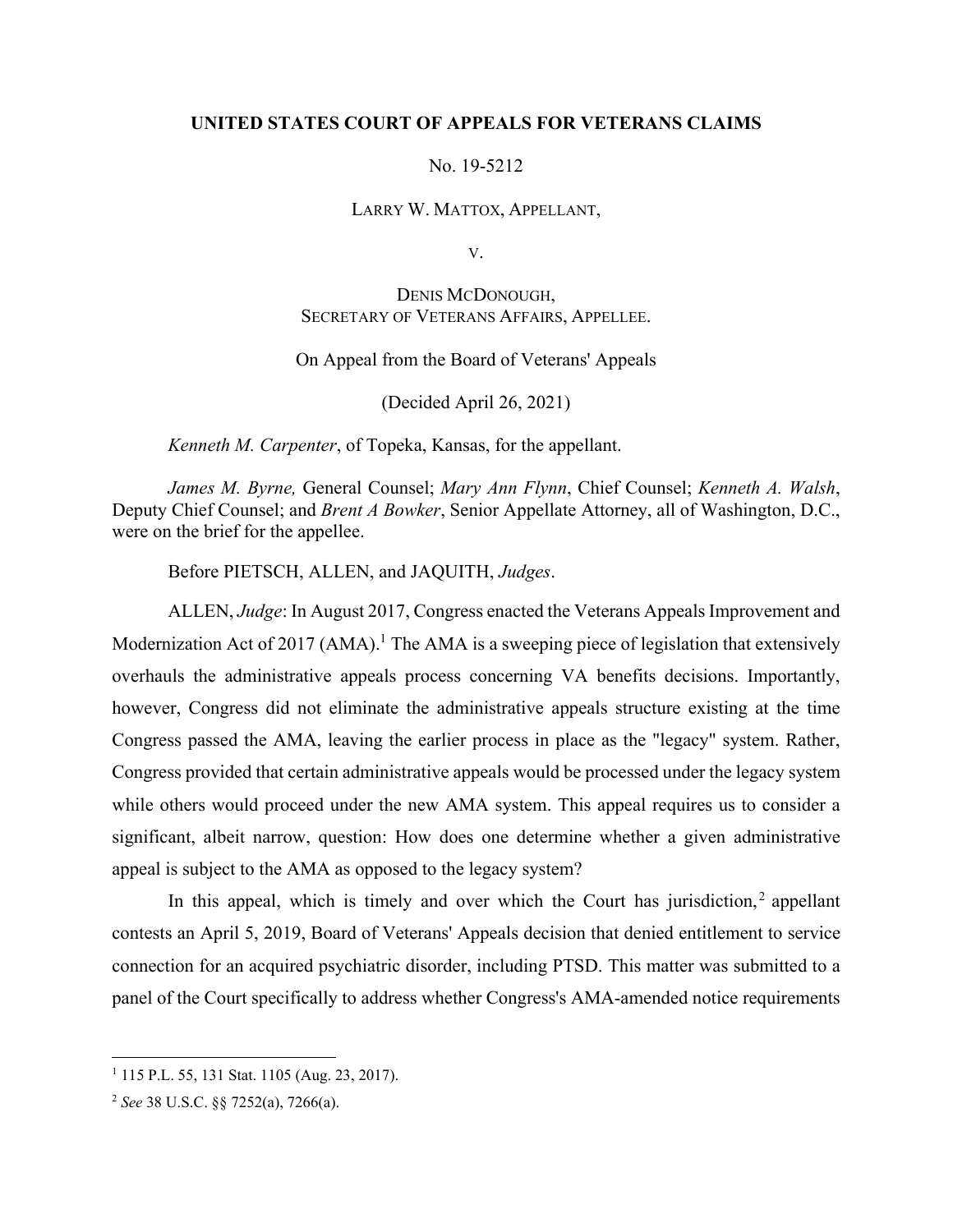in 38 U.S.C. § 5104(b) apply to legacy appeals. That statutory provision deals with the content of notice that must be provided to claimants when the Secretary makes certain decisions. We hold that, under the plain language of the AMA read as a whole and VA's implementing regulations, the amended notice requirements in section 5104(b) do not apply to legacy appeals. And because appellant's administrative appeal is a legacy appeal, and he has not opted in to the AMA, the Board was under no obligation to comply with section 5104(b).

Once we address the question of the application of section 5104(b) to legacy appeals, we will turn to appellant's arguments regarding the substance of the Board's April 2019 decision. We will explain why the Board's decision is not clearly erroneous, is supported by an adequate statement of reasons or bases, and is based on correct legal principles. Thus, we will affirm.

### **I. FACTS AND PROCEDURAL HISTORY**

 Appellant served the Nation honorably in the United States Navy from October 1967 to October 1971.<sup>3</sup> In July 2015, he filed a claim for entitlement to service connection for PTSD, stating the condition began in service and continued afterwards.<sup>4</sup> At the same time, appellant submitted a disability benefits questionnaire (DBQ) from a private doctor that provided diagnoses of PTSD, depression, and anxiety.<sup>5</sup> The doctor noted appellant's service in the waters of Vietnam and his reports that he had rescued downed pilots and participated in the Tet Offensive during the Vietnam War.<sup>6</sup> The doctor reported that appellant had experienced traumatic events in service that led to his symptoms.<sup>7</sup>

 Appellant underwent a VA examination in October 2015. The examiner concluded that appellant did not have PTSD and that his only mental disorder diagnoses were alcohol and cannabis use disorders.<sup>8</sup> The examiner noted appellant's reports of in-service stressors, including recovering airmen from a plane that had been shot down and being aboard a ship offshore during the Tet Offensive, and the examiner found that the stressors met the criteria to support a PTSD

- <sup>4</sup> R. at 251.
- 5 R. at 244.
- 6 R. at 246.
- 7 R. at 247.

 $3$  Record (R.) at 372.

<sup>8</sup> R. at 141.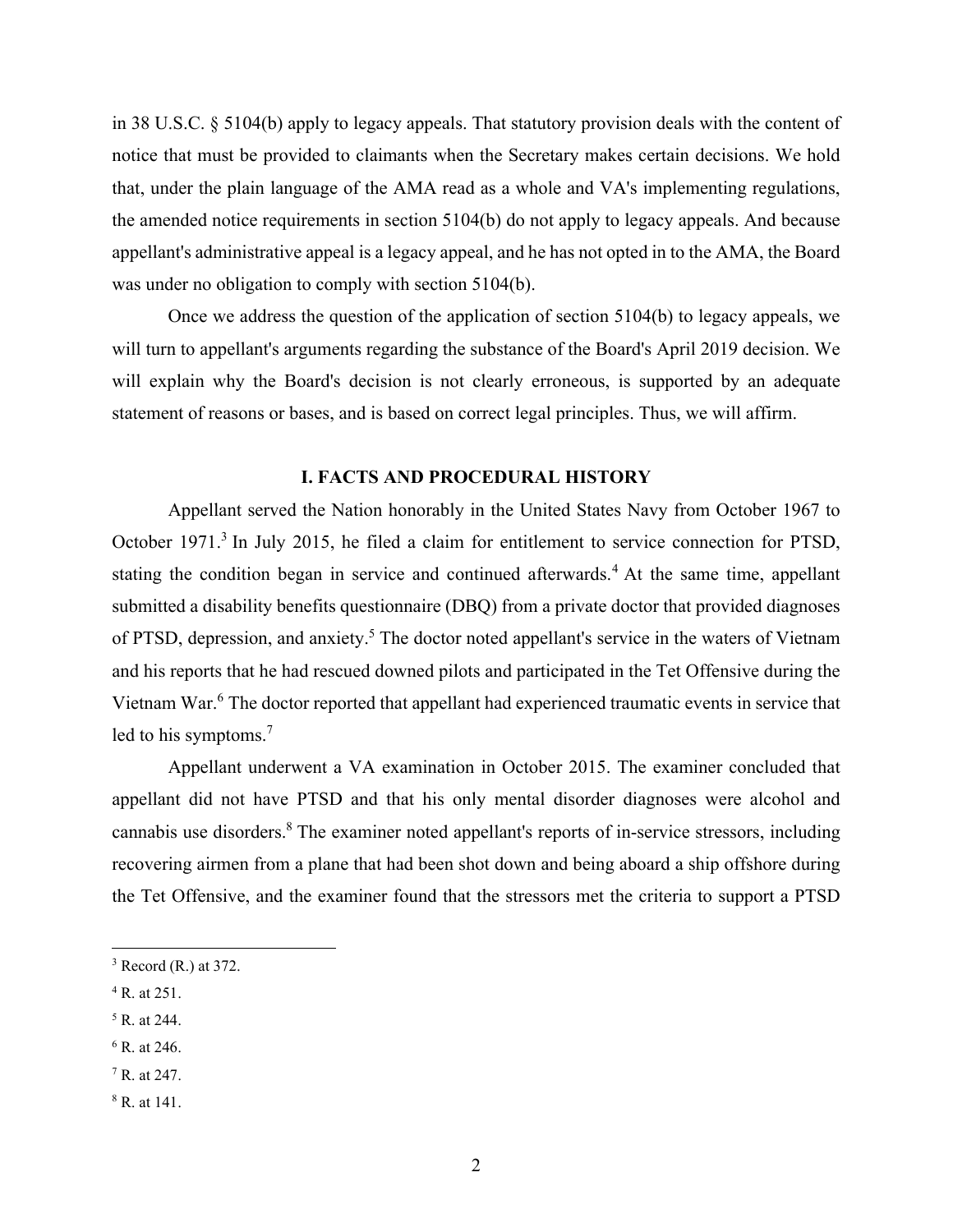diagnosis.<sup>9</sup> The examiner also noted appellant's symptoms as well as his daily alcohol and cannabis use.<sup>10</sup> After reviewing appellant's claims file, the examiner concluded that appellant did not meet the criteria for a PTSD diagnosis.11 The examiner also noted that the July 2015 private doctor's diagnosis was not based on the criteria for diagnosing PTSD provided in the current, fifth edition of the *Diagnostic and Statistical Manual of Mental Disorders* (DSM-5), but rather on the DSM-IV, which was no longer in use.

In December 2015, the regional office (RO) denied service connection for PTSD.<sup>12</sup> Appellant filed a Notice of Disagreement in January 2016.<sup>13</sup> In October 2016, VA issued a Statement of the Case,<sup>14</sup> and appellant perfected his appeal to the Board by filing a Substantive Appeal in December 2016.15

In the decision on appeal, the Board denied service connection for PTSD because "the weight of the evidence does not show that [appellant] has PTSD."<sup>16</sup> The Board found no evidence that appellant had psychiatric symptoms in service. Though the Board acknowledged appellant's in-service stressors, including recovering downed pilots, the Board found the most probative evidence was the October 2015 VA examination report in which the examiner concluded that appellant did not meet the DSM-5 criteria for a current diagnosis of PTSD.<sup>17</sup> Instead, the VA examiner diagnosed alcohol and cannabis use disorder.<sup>18</sup> The Board considered the privately prepared July 2015 DBQ, but found that the private physician's opinion was "based solely on the reported history from [appellant]" and did not address the "lack of psychiatric symptomatology reported less than three months earlier."19 Furthermore, the private physician did not address appellant's history of substance abuse. Thus, the Board assigned the privately completed DBQ less

- $9$  R. at 145, 148.
- 10 R. at 147.
- $11$  R. at 151.
- <sup>12</sup> R. at 122-25.
- 13 R. at 105-06.
- <sup>14</sup> R. at 35-53.
- <sup>15</sup> R. at 33.
- 16 R. at 10.
- $17$  R. at 12.
- 18 R. at 13.
- 19 R. at 11, 13.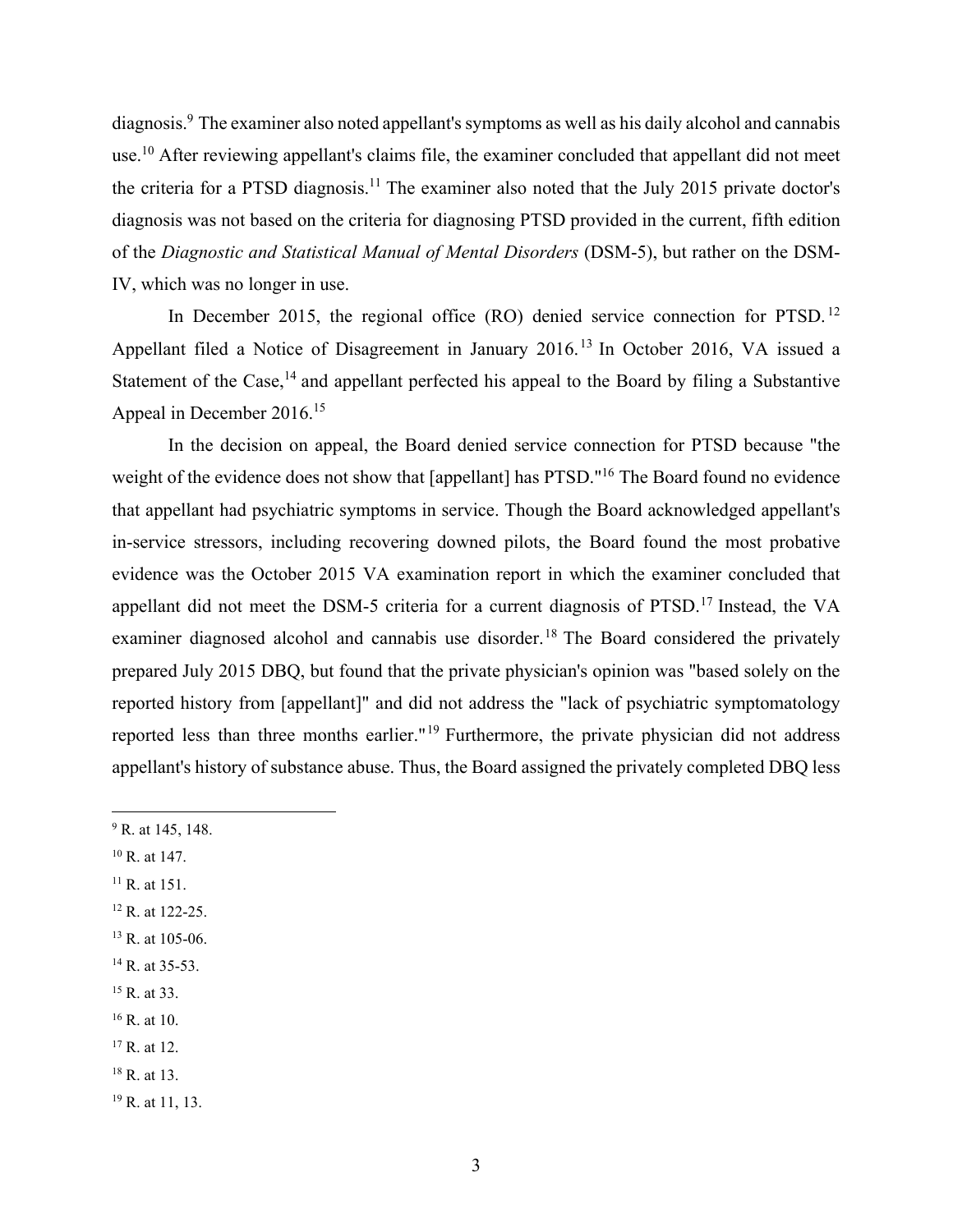probative weight than the VA opinion. With respect to the diagnosed alcohol and cannabis use disorders, the Board explained that, as a matter of law, those conditions could not be directly service connected and that no evidence of record associated them with any service-connected condition on a secondary basis.20 This appeal followed.

#### **II. PARTIES' ARGUMENTS**

Appellant's first argument does not relate to the substance of the Board's decision. Instead, he contends that the Board failed to provide him proper notice pursuant to the AMA-amended version of 38 U.S.C. § 5104(b). That statutory provision requires among other things, notice of favorable findings in "decisions by the Secretary." He asserts that though the statute was amended as part of the AMA, it applies to all decisions rendered after February 19, 2019, when the AMA went into effect, including "legacy" matters such as his appeal. Appellant further argues that this statutory provision applies to Board decisions, in addition to the decisions of ROs and other VA agencies of original jurisdiction.

 With respect to the substance of the Board's decision, appellant argues that the Board failed to consider whether, based on the circumstances of his service, he had engaged in combat with the enemy, and whether he was entitled to a lower evidentiary standard under 38 U.S.C. § 1154(b). He further contends that the Board failed to consider the provisions of 38 C.F.R. § 3.304(f)(3), which provide special consideration for service connection for PTSD claimed as due to a veteran's fear of hostile military or terrorist activity in service.<sup>21</sup> Appellant asserts that the VA examiner failed to consider the circumstances of his service under these provisions and whether his inservice stressor could support a PTSD diagnosis. Appellant also argues that the Board erred in rejecting the July 2015 DBQ from his private physician without sufficiently explaining its reasons for doing so. Finally, appellant asserts that the Board misapplied the benefit of the doubt doctrine in finding that a preponderance of the evidence weighed against his claim. He argues that the evidence was in equipoise, with one favorable and one unfavorable medical opinion. Appellant also contends that in evaluating the Board decision the Court must take due account of whether

 $20$  R. at 13.

<sup>&</sup>lt;sup>21</sup> In his opening brief, appellant argued that 38 C.F.R.  $\S$ § 3.304(f) and 4.125 are invalid because they are inconsistent with 38 U.S.C. § 1110's definition of a disability. However, appellant withdrew this argument in his reply brief, and the Court will not address it further.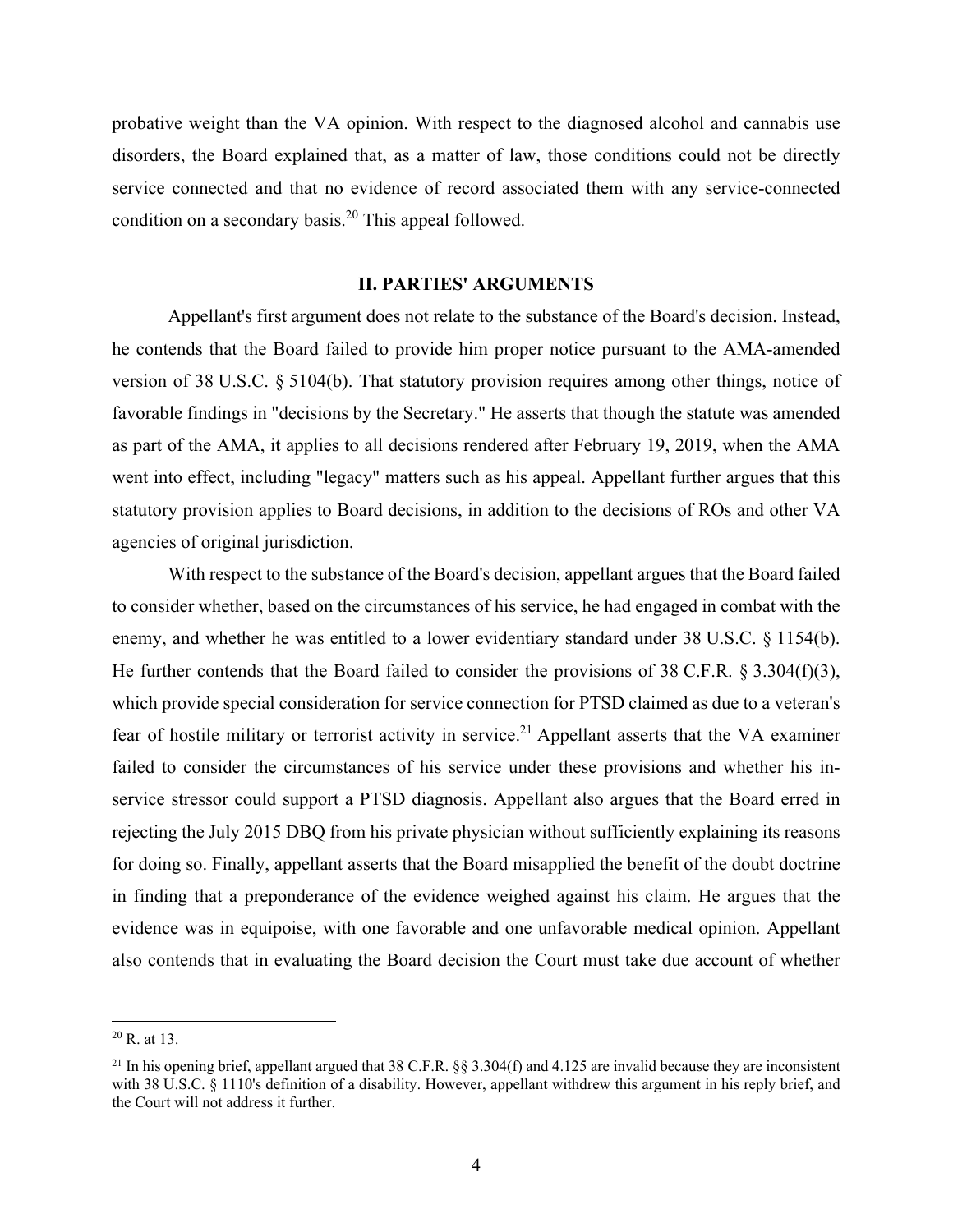the Secretary properly applied the benefit of the doubt under 38 U.S.C. § 7261(b)(1), and that doing so will demonstrate Board error.

The Secretary defends the Board decision in full and urges affirmance. He argues that section 5104(b) does not apply to legacy appeals because, according to the AMA itself as well as applicable VA regulations, the effective date of the AMA is February 19, 2019, and whether a matter is a legacy appeal or is to be processed under the AMA is determined by whether the *initial* decision leading to the administrative appeal was issued before or after February 19, 2019. Here, the Secretary asserts, the RO's December 2015 rating decision is the relevant initial decision, meaning that this matter involves a legacy appeal. Furthermore, he contends that even if the amended version of the statute could apply to legacy matters, the section does not apply to the Board. Instead, he maintains it applies only to ROs and other VA agencies of original jurisdiction.

 As to appellant's arguments concerning the substance of the Board's decision, the Secretary highlights that the Board denied appellant's claim because he does not have a diagnosis of PTSD. Thus, the Secretary argues, appellant's assertions focusing on in-service stressors are unrelated to the Board's reason for denying his claim. The Secretary also contends that the Board provided an adequate statement of reasons or bases for its decision and for assigning greater probative weight to the October 2015 VA examination report than the private doctor's July 2015 DBQ.

 Finally, the Secretary asserts that appellant's argument about the application of the benefit of the doubt doctrine ignores the weight the Board assigned to each piece of evidence. Specifically, although, as appellant asserts, the record contains one positive and one negative opinion, the Board found the July 2015 DBQ to be of little probative weight. Thus, the Secretary contends appellant's argument amounts to little more than disagreeing with the Board's weighing of the evidence, which is insufficient to show error. And the Secretary notes that nothing in the statutory command that this Court ensure compliance with the benefit of the doubt rule changes the analysis.

#### **III. ANALYSIS**

 We will begin our discussion by considering whether the Board was required to provide appellant notice consistent with AMA-amended section 5104(b). Because we hold that the AMA does not apply to legacy appeals, and appellant's case is clearly a legacy appeal, the Board was not required to provide appellant with section 5104(b) notice. Next, we will address appellant's arguments about the substance of the Board decision. We will first discuss his arguments about his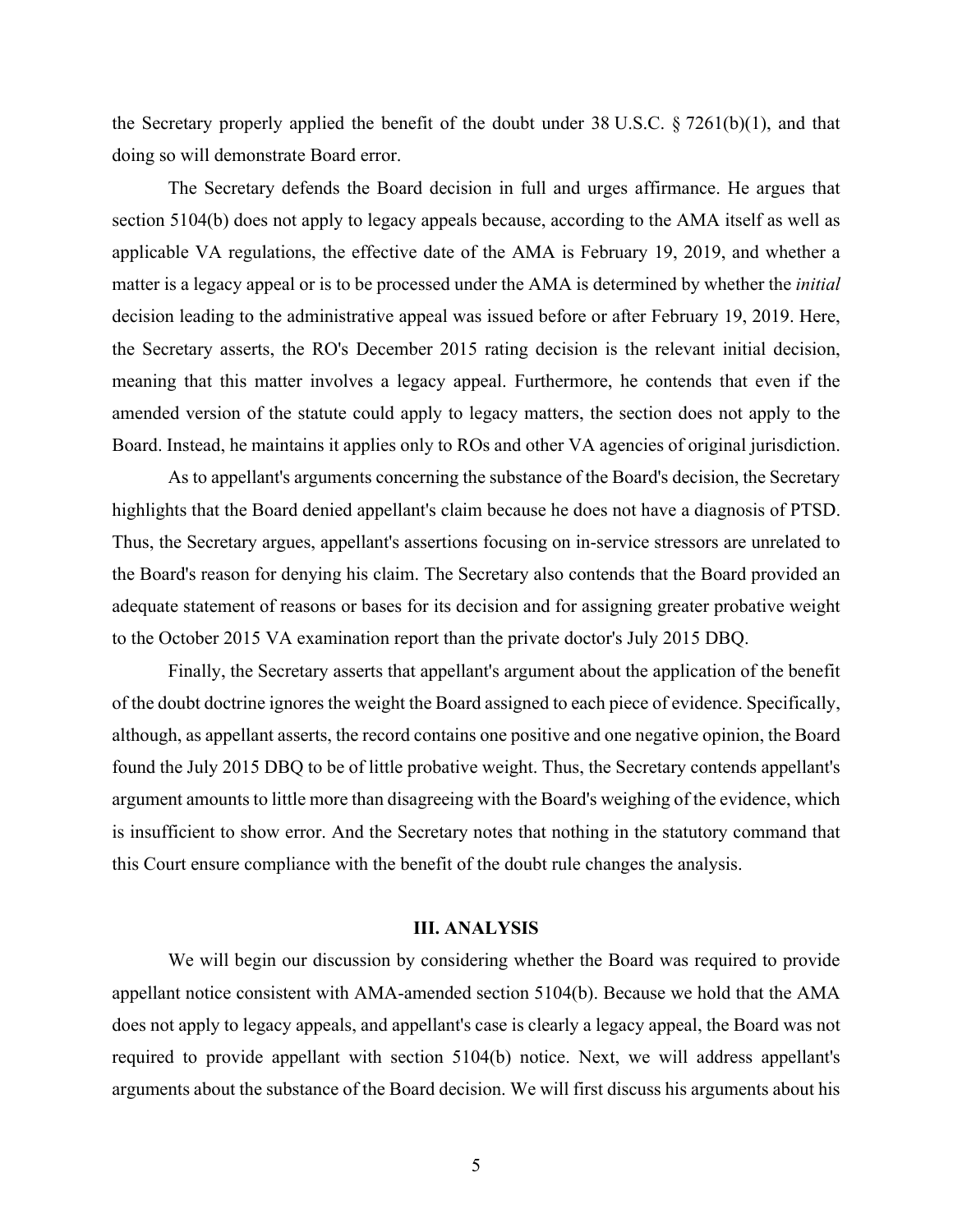in-service stressor, the combat presumption under 38 U.S.C. 1154(b), and the Board's rejection of the July 2015 DBQ. Then, we turn to a discussion of the benefit of the doubt doctrine as well as our duty to consider the rule of prejudicial error. Because appellant fails to meet his burden of demonstrating error in the Board decision, we will reject his arguments.

*A. The Applicability of AMA-Amended 38 U.S.C. § 5104(b)* 

 Appellant first argues on appeal that the Board erred when it failed to comply with the notice provisions in 38 U.S.C. § 5104 as amended via the AMA. Section 5104(a) states:

In the case of a decision by the Secretary under section 511 of this title affecting the provision of benefits to a claimant, the Secretary shall on a timely basis, provide to the claimant (and to the claimant's representative) notice of such decision. The notice shall include an explanation of the procedure for obtaining review of the decision.[22]

Subsection (b) goes on to list the information that must be included in the notice required under subsection (a). One of the items included on the statutory list is: an "[i]dentification of findings favorable to the claimant."<sup>23</sup> Appellant particularly focuses on the absence of this information as somehow prejudicing him and, therefore, requiring that we remand this matter.<sup>24</sup>

 The question before us is whether 38 U.S.C. § 5104 as amended in the AMA applies to appellant's administrative appeal before the Agency. First, a refresher on the fundamentals of statutory and regulatory interpretation. Statutory interpretation is a pure question of law that the Court reviews de novo.<sup>25</sup> The basics of statutory interpretation are well-established. "In determining the meaning of a statutory provision, 'we look first to its language, giving the words used their ordinary meaning."<sup>26</sup> But we do not read statutory words or provisions in isolation. "[T]he plain meaning of any statutory provision must be determined in light of the statutory scheme as a whole, the specific context in which the word or provision at issue is used, and the broader

 $22$  38 U.S.C. § 5104(a).

 $23$  38 U.S.C. § 5104(b)(4).

<sup>&</sup>lt;sup>24</sup> We note that appellant's arguments concerning the prejudice he suffered as a result of the Agency's failure to provide the notice required under AMA-amended section 5104(b) are both confusing and underdeveloped. However, given our holding that this statutory provision does not apply to his administrative appeal, we need not explore this issue further.

<sup>25</sup> *See Saunders v. Wilkie*, 886 F.3d 1356, 1360 (Fed. Cir. 2018).

<sup>26</sup> *Frederick v. Shinseki*, 684 F.3d 1263, 1269 (Fed. Cir. 2012); *see Artis v. District of Columbia*, \_\_ U.S. \_\_, 138 S. Ct. 594, 603 (2018) (quoting *Moskal v. United States*, 498 U.S. 103, 108 (1990)).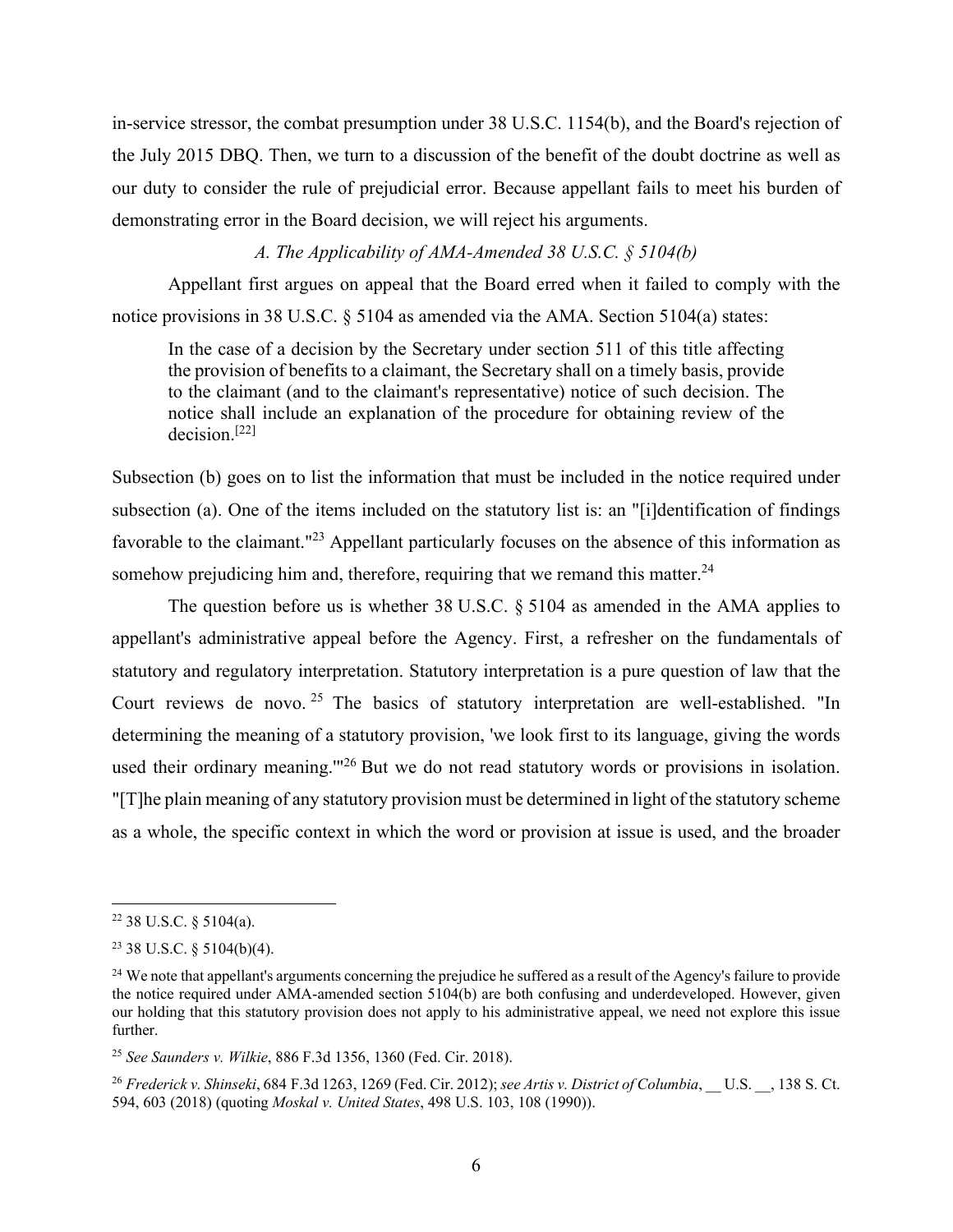context of the statute as a whole."<sup>27</sup> If the Court concludes that Congress's intent is clear, we end our inquiry and give effect to that intent.<sup>28</sup>

Similarly, the Court reviews the purely legal question of the proper interpretation of regulations de novo.<sup>29</sup> We look first to "the language of the regulation, the plain meaning of which is derived from its text and its structure."<sup>30</sup> If the plain meaning of the regulation is clear on its face, then such plain meaning controls, and "that is 'the end of the matter."<sup>31</sup> As with statutes, when we assess the meaning of a regulation, we should not read its words in isolation, but rather in the context of the regulatory scheme and structure as a whole.<sup>32</sup>

 We begin with what Congress did when it enacted the AMA against the backdrop of the then-existing administrative structure. Section 2 of the AMA (that is Public Law 115-55) sets out the comprehensive amendments to title 38 of the U.S. Code that Congress made to provide a new means of adjudicating administrative appeals. We need not dwell on the content of the myriad changes Congress made to the VA administrative adjudicative process. Suffice it to say, they were extensive.33

Importantly, although Congress created a new adjudicatory system in the AMA, it did *not* eliminate the then-existing system – the "legacy" system.<sup>34</sup> Instead, Congress created a system in which some administrative appeals would be processed under the legacy system and others would be processed under the newly enacted AMA.<sup>35</sup> This concurrent system of adjudication is a centerpiece of Congress's design, as one can see from other sections of the AMA dealing with

<sup>27</sup> *Hornick v. Shinseki*, 24 Vet.App. 50, 52 (2010); *see King v. St. Vincent's Hosp.*, 502 U.S. 215, 221 (1991) (articulating same general principle); *Imazio Nursing, Inc. v. Dania Greenhouses*, 69 F.3d 1560, 1564 (Fed. Cir. 1995) (same).

<sup>28</sup> *Chevron U.S.A., Inc. v. Nat. Res. Def. Council, Inc.*, 467 U.S. 837, 842-43 (1984).

<sup>29</sup> *Langdon v. Wilkie*, 32 Vet.App. 291, 296 (2020).

<sup>30</sup> *See Good Samaritan Hosp. v. Shalala*, 508 U.S. 402 (1993); *Goodman v. Shulkin*, 870 F.3d 1383, 1386 (Fed. Cir. 2017).

<sup>31</sup> *Tropf v. Nicholson*, 20 Vet.App. 317, 320 (2006) (quoting *Brown v. Gardner*, 513 U.S. 115, 120 (1994)); *see also Kisor v. Wilkie*, U.S. ..., 139 S. Ct. 2400, 2415 (2019).

<sup>32</sup> *King v. Shinseki*, 26 Vet.App. 484, 488 (2014).

<sup>33</sup> *See* VETERANS BENEFITS MANUAL § 12.1.1, at 881-82 tbl. 12-1 (LexisNexis 2020-21) (summarizing changes to the administrative process under the AMA).

<sup>34</sup> *See, e.g.*, Pub. L. 115-55 § 6; 38 C.F.R. § 3.2400(b) (2020).

<sup>35</sup> *See* VETERANS BENEFITS MANUAL § 12.2, at 886-87 (discussing how to determine whether an appeal is subject to the legacy system or the AMA).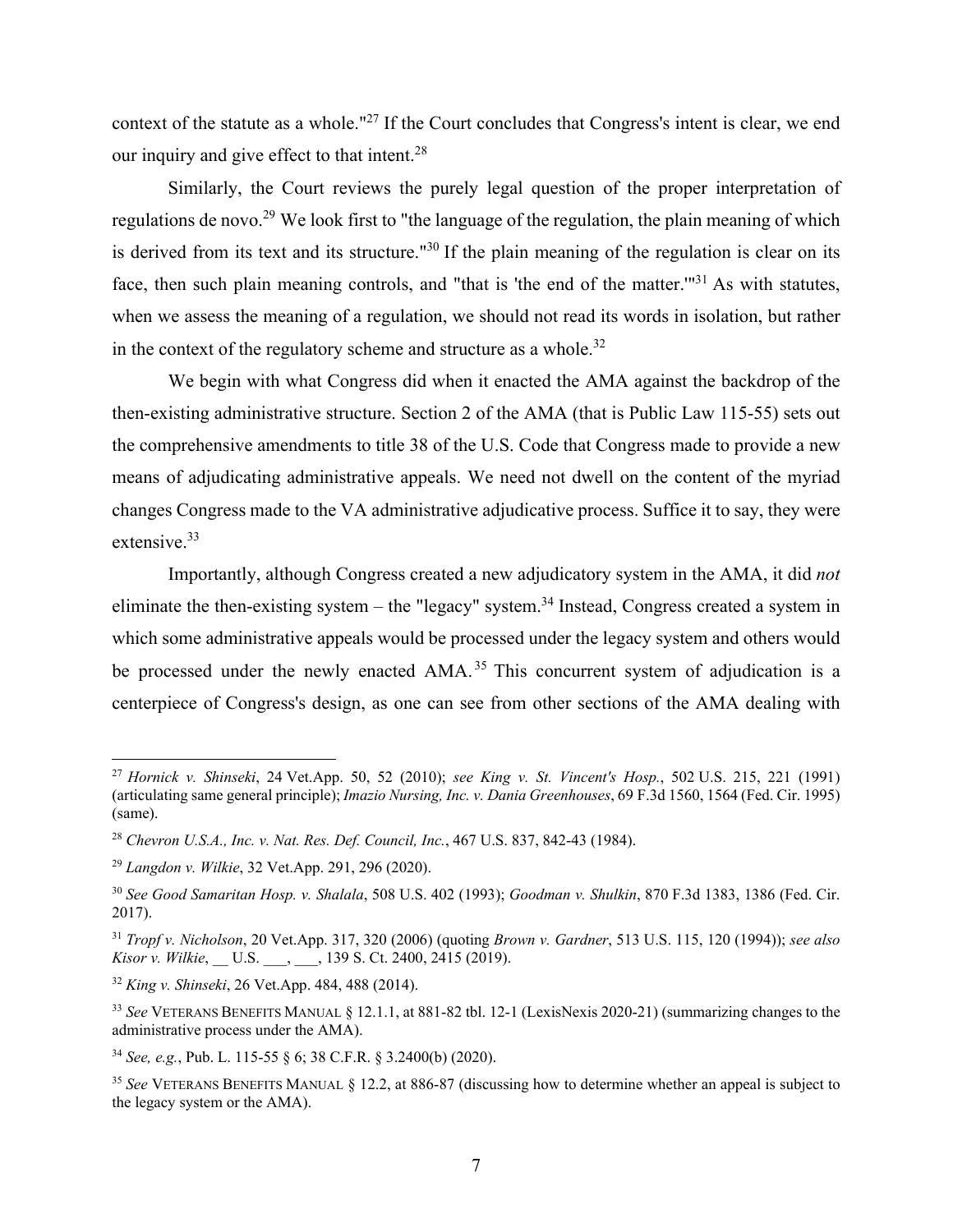administrative matters. For example, section 3 of the AMA is entitled "Comprehensive Plan for Processing of Legacy Appeals and Implementing New Appeals System."<sup>36</sup> Here, Congress required VA to submit a comprehensive plan for implementing the AMA while continuing to process appeals under the legacy system.<sup>37</sup> And section 4 allowed VA to develop programs to test adjudication of appeals concurrently under the legacy system and what would become the AMA.<sup>38</sup>

In complying with section 3, VA produced multiple status reports, both before and after the Agency implemented the AMA, and in each report the Agency spent considerable time explaining how it would adjudicate cases under both the legacy and AMA systems, including the resources needed to operate both concurrently at the RO and Board levels.39 The attention to both systems in these reports also highlights VA's understanding that Congress expected that the legacy and AMA processes would operate concurrently.

 So, we know that Congress intended for the legacy system and the AMA system to operate concurrently. In fact, no one seriously disputes this point. This brings us to how one determines which administrative appeals fall within each system. Congress addressed this issue in the AMA under the rubric of what it referred to as "applicability," setting out certain rules in the statute's section  $2(x)$ .<sup>40</sup> A note to section 5104 provides that section 5104 (as with all of the AMA) is "applicable to all claims for which notice of a decision . . . is provided by the Secretary on or after the later of the date that is 540 days after Aug. 23, 2017" or "30 days after the date required certifications and performance outcomes are submitted to the appropriate committees of Congress."<sup>41</sup>

 The applicability question actually contains two, interrelated parts. The first concerns a date, that is, the point in time matters for assessing whether a given administrative appeal falls

<sup>36</sup> Pub. L. No. 115-55, § 3, 131 Stat. 1105 (Aug. 23, 2017).

<sup>37</sup> *Id.*

<sup>38</sup> Pub. L. No. 115-55, § 4.

<sup>&</sup>lt;sup>39</sup> *See* U.S. DEP'T OF VETERANS AFFAIRS, COMPREHENSIVE PLAN FOR PROCESSING LEGACY APPEALS AND IMPLEMENTING THE MODERNIZED APPEALS SYSTEM 5 (Nov. 2018 update), IMPLEMENTING THE MODERNIZED APPEALS SYSTEM 5 (Nov. 2018 update), https://www.benefits.va.gov/benefits/appeals-reports.asp (noting that the legacy and new systems will operate concurrently); *see also* U.S. DEP'T OF VETERANS AFFAIRS, COMPREHENSIVE PLAN FOR PROCESSING LEGACY APPEALS AND IMPLEMENTING THE MODERNIZED APPEALS SYSTEM 12 (Aug. 2019) (discussing the Veterans Benefits Administration's two distinct workloads).

<sup>40</sup> *See* Pub. L. No. 115-55, § 2(x).

<sup>41 38</sup> U.S.C. § 5104; *see also* Pub. L. No. 115-55, § 2(x).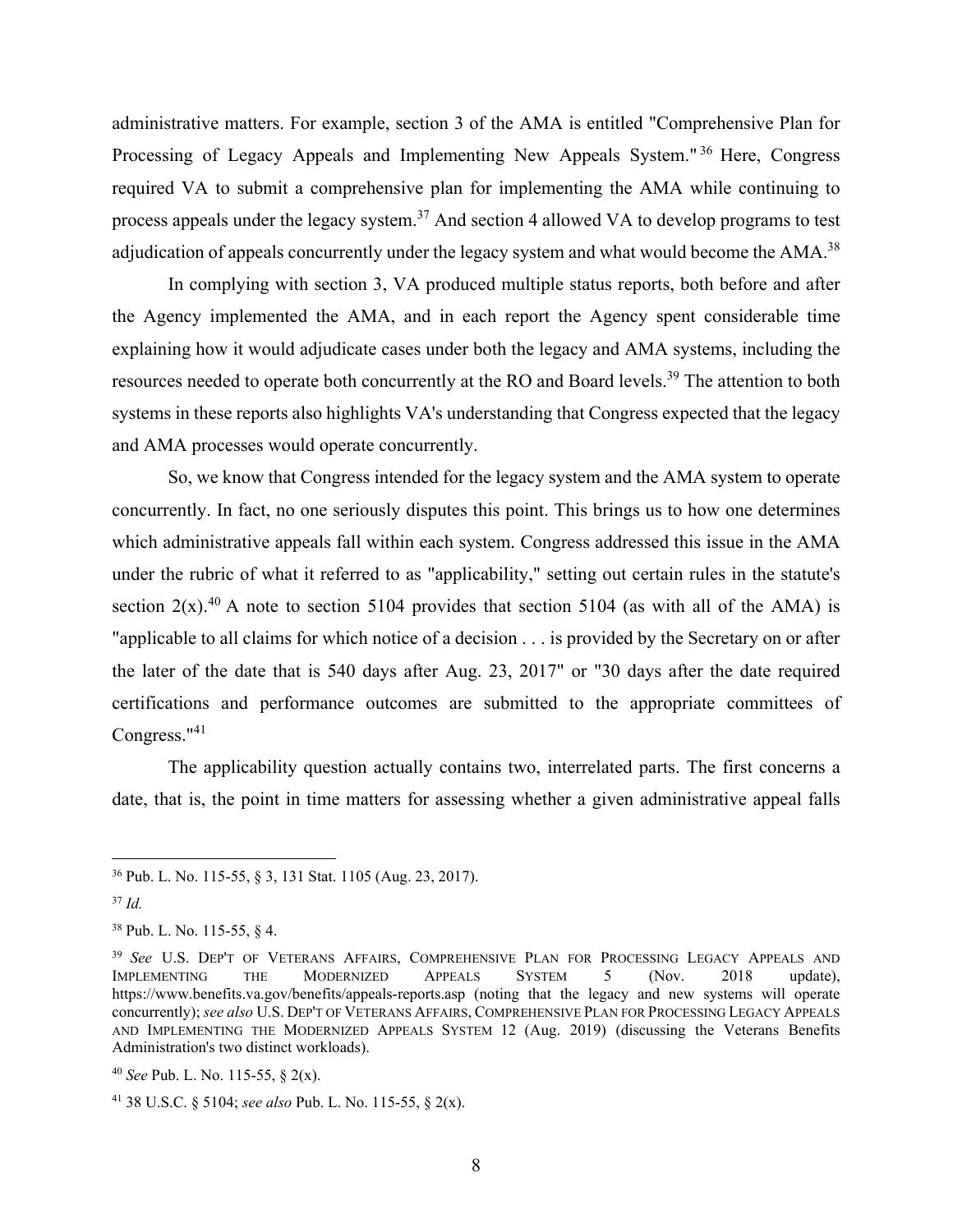under the AMA or the legacy system. Here, there is no dispute about the relevant date. Pursuant to the AMA, VA set the effective date of the new appeals system as February 19, 2019, following the statutorily required certification to congressional committees. 42 We do not understand appellant to dispute the relevant date for applicability of the AMA, which includes by necessity the applicability of section 5104(b).

 This leads to the second applicability question: What must occur on or after February 19, 2019, such that an administrative appeal will be subject to the AMA? Again, for guidance we turn to VA's implementing regulations. In particular, 38 C.F.R. § 3.2400 provides that the AMA applies to all claims "[f]or which VA issues notice of an initial decision on or after the effective date of the modernized review system" or "[w]here a claimant has elected review of a legacy claim under the modernized review system."43 So, to determine the system under which an appeal is to be processed, we ask whether the initial decision that led to an administrative appeal was issued on or after February 19, 2019. If it was issued on or after that date, then the appeals falls within the AMA. If not, the appeal is a legacy appeal to be processed under the "old" system. Congress allowed one exception, where under certain circumstances, claimants whose appeals would normally be processed in the legacy system may opt in to the AMA.<sup>44</sup> In fact, VA offers legacy claimants many opportunities to access the AMA system, with elections allowed after any Statement of the Case (SOC) or Supplemental SOC (SSOC) is issued.<sup>45</sup>

 Having concluded that the plain meaning of the AMA and VA's implementing regulations requires that for the AMA to apply, an initial decision on a claim for which an administrative appeal is being processed has been issued on or after February 19, 2019, our resolution of appellant's argument is simple. As the Board recognized, here the initial decision that led to appellant's administrative appeal was a December 2015 rating decision that denied service connection for PTSD.<sup>46</sup> To state the obvious, the December 2015 rating decision was issued well

<sup>42 84</sup> Fed. Reg. 2449-01 (Feb. 7, 2019).

<sup>43 38</sup> C.F.R. § 3.2400(a). *see also* 38 C.F.R. § 19.2(b) (2020) (defining the effective date of AMA with respect to Board decisions).

<sup>44</sup> *See* Pub. L. No. 115-55, §2(x)(3); 38 C.F.R. § 3.2400(c).

<sup>45</sup> *See* U.S. DEP'T OF VETERANS AFFAIRS, COMPREHENSIVE PLAN FOR PROCESSING LEGACY APPEALS AND IMPLEMENTING THE MODERNIZED APPEALS SYSTEM 6 (2017) (noting that legacy claimants may opt in to the AMA system each time a new SOC or SSOC is issued, both before and after the effective date of the AMA).

<sup>46</sup> R. at 6; *see* R. at 122-25 (Dec. 2015 rating decision).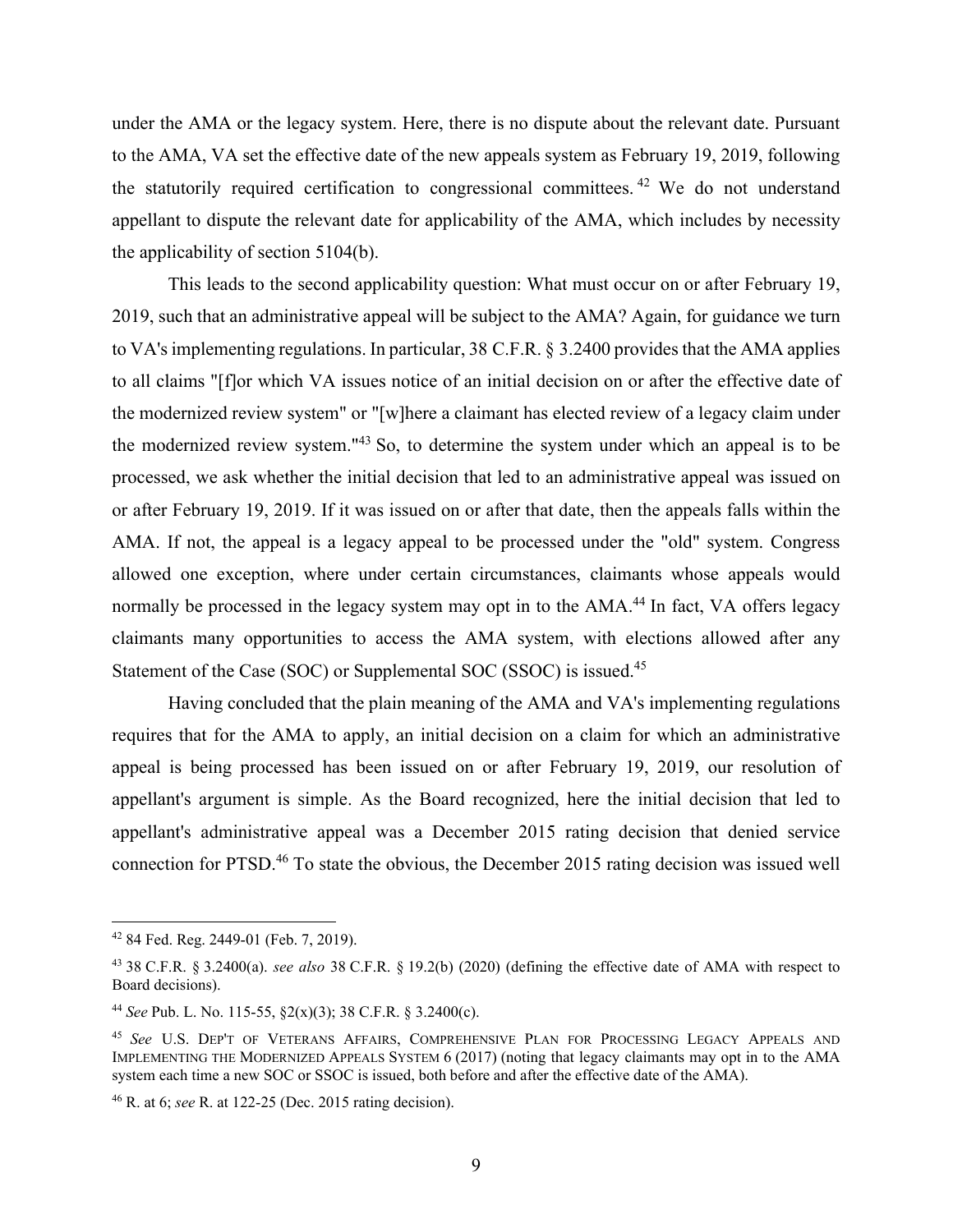before the AMA's February 19, 2019, effective date. Furthermore, appellant does not argue, nor does the record show, that he elected to have his claim processed under the AMA by opting in to that system.

In fact, the very process by which appellant appealed his claim to the Board illustrates the claim was not adjudicated under the AMA. He was issued an SOC and required to file a Substantive Appeal,<sup>47</sup> hallmarks of the pre-AMA appeals process that have been omitted from the AMA procedure.<sup>48</sup> And there is no indication that appellant ever objected to the adjudicative process VA employed to address his administrative appeal. In sum, we hold that the Board was not required to comply with the notice requirements of section 5104(b) because appellant's claim is a legacy appeal subject to the legacy appeals process, not the AMA.

 Appellant resists this straightforward application of the AMA and its implementing regulations. He contends the AMA applies to his claim because the Board issued the decision on his underlying appeal after February 19, 2019. For two principal reasons the appellant's argument lacks merit. First, his position effectively undermines Congress's plan to have VA operate concurrent systems for adjudicating administrative appeals. Congress could arguably have made the AMA applicable to all appeals pending on the date of its enactment. But, as we have explained, it did not do so. Yet, if appellant's position is correct – that is, that any decision rendered after February 19, 2019, not just the initial one, makes an appeal subject to the AMA – for all practical purposes there would be no legacy system. Effectively, according to appellant's position, every administrative appeal lodged before February 19, 2019, would be part of the AMA because as soon as VA issued any decision on that appeal after February 19, 2019, that legacy appeal would be converted to an AMA appeal. In other words, under appellant's view of the world, the legacy system was one that would disappear automatically every time VA issued a decision on an underlying legacy appeal after February 19, 2019. If Congress had meant that to be the case, something that would be truly remarkable, we think Congress would have been clear that it intended to create this rather bizarre conversion process.

<sup>47</sup> *See* R. at 33, 35-53.

<sup>48</sup> *See Monk v. Wilkie*, 978 F.3d 1273, 1275 (Fed. Cir. 2020) (explaining that the AMA "eliminated or simplified" steps after a claimant files a Notice of Disagreement); *see also* VETERANS BENEFITS MANUAL § 12.1.1, at 881 (LexisNexis 2020-21).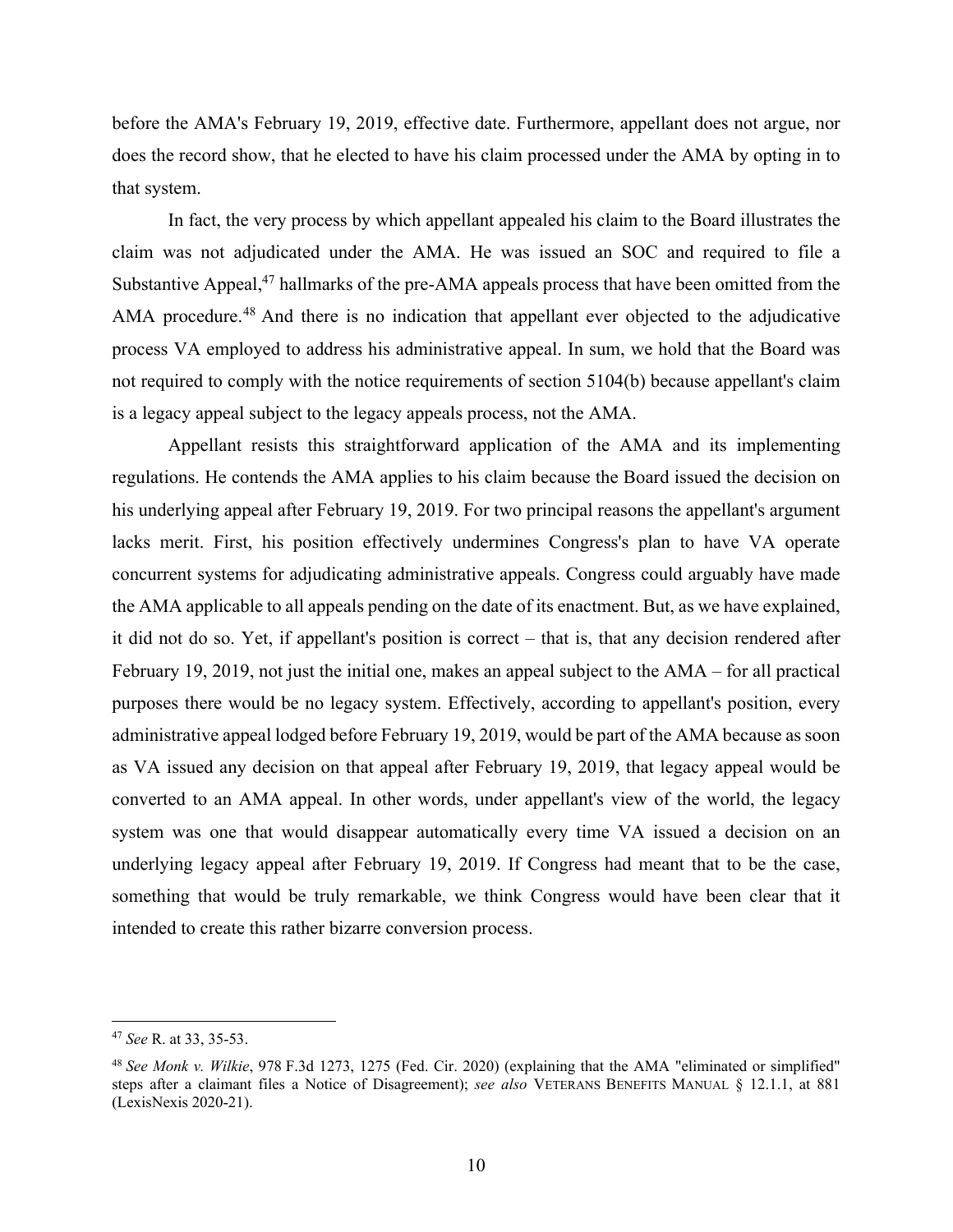Moreover, why would Congress have provided legacy claimants a procedure to affirmatively opt in to the AMA system after an SOC or SSOC is issued in the legacy system? There would have been no need to opt in, because any VA decision would have automatically converted a legacy appeal into an AMA appeal. In addition, if legacy appeals disappear as appellant suggests, we wonder why Congress would have required such comprehensive planning from VA for the operation of concurrent systems as well as allowed VA to adopt pilot programs to test their simultaneous operation?<sup>49</sup> In short, appellant's argument is at odds with nearly everything Congress did when it created the AMA without abolishing the legacy system for processing appeals.

The second problem with appellant's position is that it is entirely at odds with  $\S 3.2400's$ clear definition of which appeals are subject to the AMA. That regulation implements Congress's will as reflected in the plain language and structure of the AMA read as a whole. Appellant never explains why that regulation is not consistent with the AMA as a whole, and we cannot see how it is not consistent.<sup>50</sup> Our job is not to second guess Congress and the Agency. Rather, we are to interpret the plain language of the statute and relevant implementing regulations and to ensure the Board had complied with them.<sup>51</sup>

 In sum, appellant's argument is inconsistent with both the plain language of the AMA and its implementing regulations as well as the comprehensive, concurrent appeals processes Congress created. And we reiterate: Because appellant's appeal is a legacy claim, the Board was not required to provide notice consistent with section 5104(b) as amended in the AMA. So, appellant fails to meet his burden of showing prejudice in the Board's failure to provide him specific notice of its favorable findings.<sup>52</sup>

<sup>49</sup> Pub. L. No. 115-55, §§ 3,4.

<sup>&</sup>lt;sup>50</sup> As we have explained, we believe the AMA, read as whole, plainly undermines appellant's argument. But even if we considered the statute ambiguous about the triggering event for the AMA to apply to an appeal, VA's implementing regulation, 38 C.F.R. § 3.2400, adopts a permissible interpretation of such an assumed ambiguity. As an alternative holding, we would defer to VA's regulation under *Chevron,* 467 U.S. at 844-45. *See Burkhart v. Wilkie*, 30 Vet.App. 414, 425 n.3 (2019) (providing *Chevron* rationale as alternative to plain meaning interpretation), *aff'd*, 971 F.3d 1363 (Fed. Cir. 2020).

<sup>51</sup> *See* 38 U.S.C. § 7261(a)(1) (providing that the Court may interpret statutory and regulatory provisions); *see also Boyer v. West*, 210 F.3d 1351, 1356 (Fed. Cir. 2000) (noting that courts "can only interpret the statutes that are enacted by Congress . . . [and] are simply powerless to amend any statutory provision").

<sup>52</sup> *Hilkert v. West*, 12 Vet.App. 145, 151 (1999) (en banc), *aff'd per curiam*, 232 F.3d 908 (Fed. Cir. 2000) (table).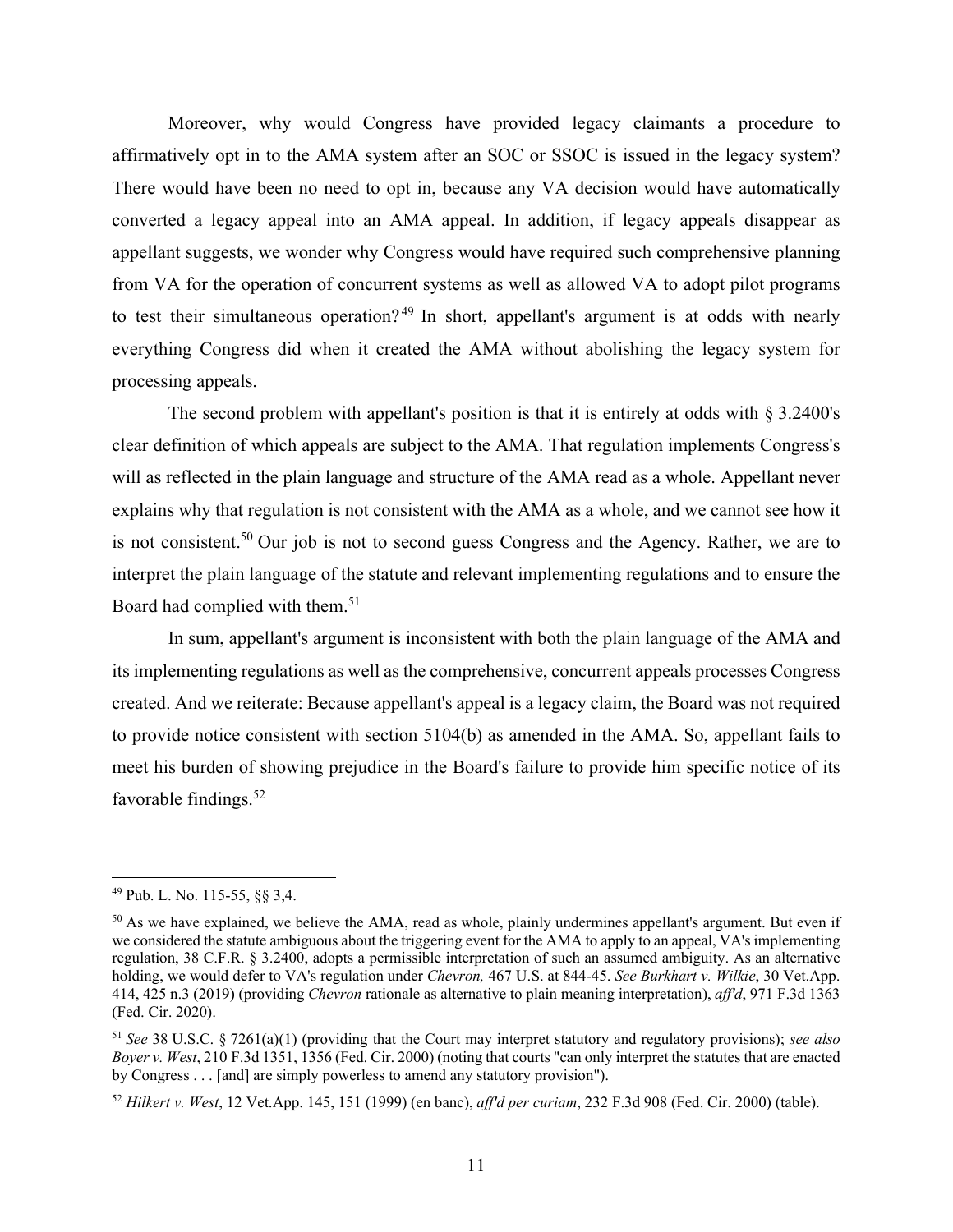We stress one final point before we turn to appellant's allegations of error concerning the substance of the Board's decision. We do not reach the parties' dispute about whether section 5104(b) applies to Board decisions or only initial determinations of an RO or another VA agency of original jurisdiction. We need not decide that question (or any other question concerning the substance of the AMA for that matter) today because appellant's appeal is a legacy claim. As we noted earlier, the question we addressed concerning the applicability of the AMA is significant for sure. But it is also narrow.

### *B. Appellant's Substantive Assertions of Board Error*

 Having disposed of appellant's AMA-related procedural argument, we move on to address his allegations concerning the substance of the Board's decision. We first consider his contentions regarding VA's treatment of his in-service stressor as well as the combat presumption under 38 U.S.C. § 1154(b). Next, we deal with appellant's arguments related to the Board's treatment of the July 2015 privately prepared DBQ he submitted. Finally, we discuss appellant's assertions concerning the benefit of the doubt doctrine. As we will explain, none of appellant's arguments convince us the Board erred.

## 1. In-Service Stressor and Combat Presumption

Establishing service connection generally requires evidence of (1) a current disability; (2) an in-service incurrence or aggravation of a disease or injury; and (3) a nexus between the claimed in-service disease or injury and the present disability.<sup>53</sup> Establishing service connection for PTSD in particular requires (1) evidence of a current diagnosis of PTSD consistent with the DSM-5; $^{54}$ (2) credible supporting evidence that a claimed in-service stressor occurred; and (3) competent evidence of a causal nexus between the current condition and the in-service stressor.<sup>55</sup>

We review the Board's findings regarding service connection for clear error.<sup>56</sup> The Court will overturn the Board's findings only if the record offers no plausible basis for its decision and the Court is left with a definite conviction that the Board's decision was in error.<sup>57</sup> As with all its findings on a material issues of fact and law, the Board must support its decision with respect to

<sup>53</sup> *See Hickson v. West*, 12 Vet.App. 247, 253 (1999); 38 C.F.R. § 3.303(a) (2020).

<sup>54 38</sup> C.F.R. § 4.125(a) (2020).

<sup>55 38</sup> C.F.R. § 3.304(f) (2020).

<sup>56</sup> *Dyment v. West*, 13 Vet.App. 141, 144 (1999).

<sup>57</sup> *See Gilbert v. Derwinski*, 1 Vet.App. 49, 52 (1990).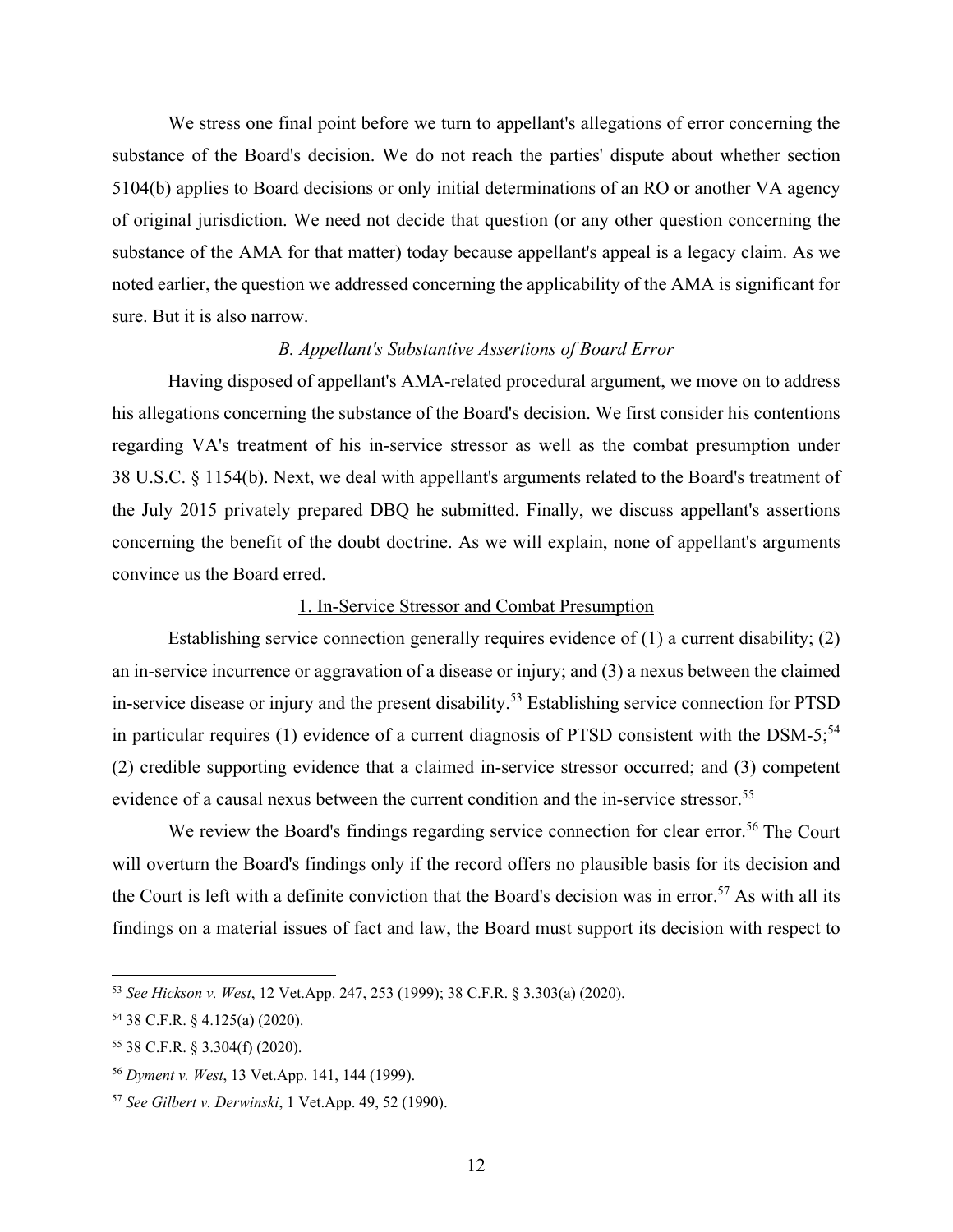entitlement to service connection with an adequate statement of reasons or bases that enables a claimant to understand the precise bases for the Board's decision and facilitates review in this Court.58

In its decision, the Board's analysis of service connection for PTSD begins and ends with the first element, namely the lack of a DSM-5 compliant diagnosis of PTSD.<sup>59</sup> Thus, even though the Board acknowledged appellant's in-service stressors,<sup>60</sup> those stressors were not key to the Board's denial of benefits. This is important because appellant's arguments focus on what happened in service, ignoring the missing diagnosis. Thus, he fails to show how any alleged error is prejudicial.

 Appellant first argues that the Board did not consider whether the circumstances of his service entitled him to a lower evidentiary standard under 38 U.S.C. § 1154(b), which eases the burden on combat veterans to satisfy the in-service element of service connection.<sup>61</sup> The Board discussed that provision in its decision yet ultimately denied appellant's claim on a different basis, namely, that he had no PTSD diagnosis.<sup>62</sup> In his briefs, appellant fails to explain how a further discussion of the combat presumption would affect the Board's unfavorable finding that he does not have a DSM-5-consistent diagnosis of PTSD. And to be clear, we cannot see how it would.

In his reply brief, appellant cites *Reeves v. Shinseki*,<sup>63</sup> stating that in that decision the Federal Circuit held that failure to apply the combat presumption was clear and unmistakable error. Although that is true, appellant fails to provide the context of that holding. The Federal Circuit in *Reeves* held that the Board must apply section 1154(b)'s combat presumption to a veteran's claimed disability even if he establishes an in-service incident or injury.<sup>64</sup> In other words, it was error in that case for the Board not to consider whether Mr. Reeves had hearing loss while in service,

<sup>58 38</sup> U.S.C. § 7104(d)(1); *Gilbert*, 1 Vet.App. at 57.

<sup>&</sup>lt;sup>59</sup> The Board did find diagnoses of alcohol and cannabis use disorder but found those diagnoses unrelated to appellant's service. Appellant raises no argument as to this aspect of the Board's decision, so we deem any appeal of that issue abandoned. *See Pederson v. McDonald*, 27 Vet.App. 276, 284 (2015) (en banc).

<sup>60</sup> *See* R. at 12.

<sup>61</sup> *See Dalton v. Nicholson*, 21 Vet.App. 23, 37 (2007).

<sup>62</sup> *See* R. at 9.

<sup>63 682</sup> F.3d 988 (Fed. Cir. 2012).

<sup>64</sup> *Id.* at 999.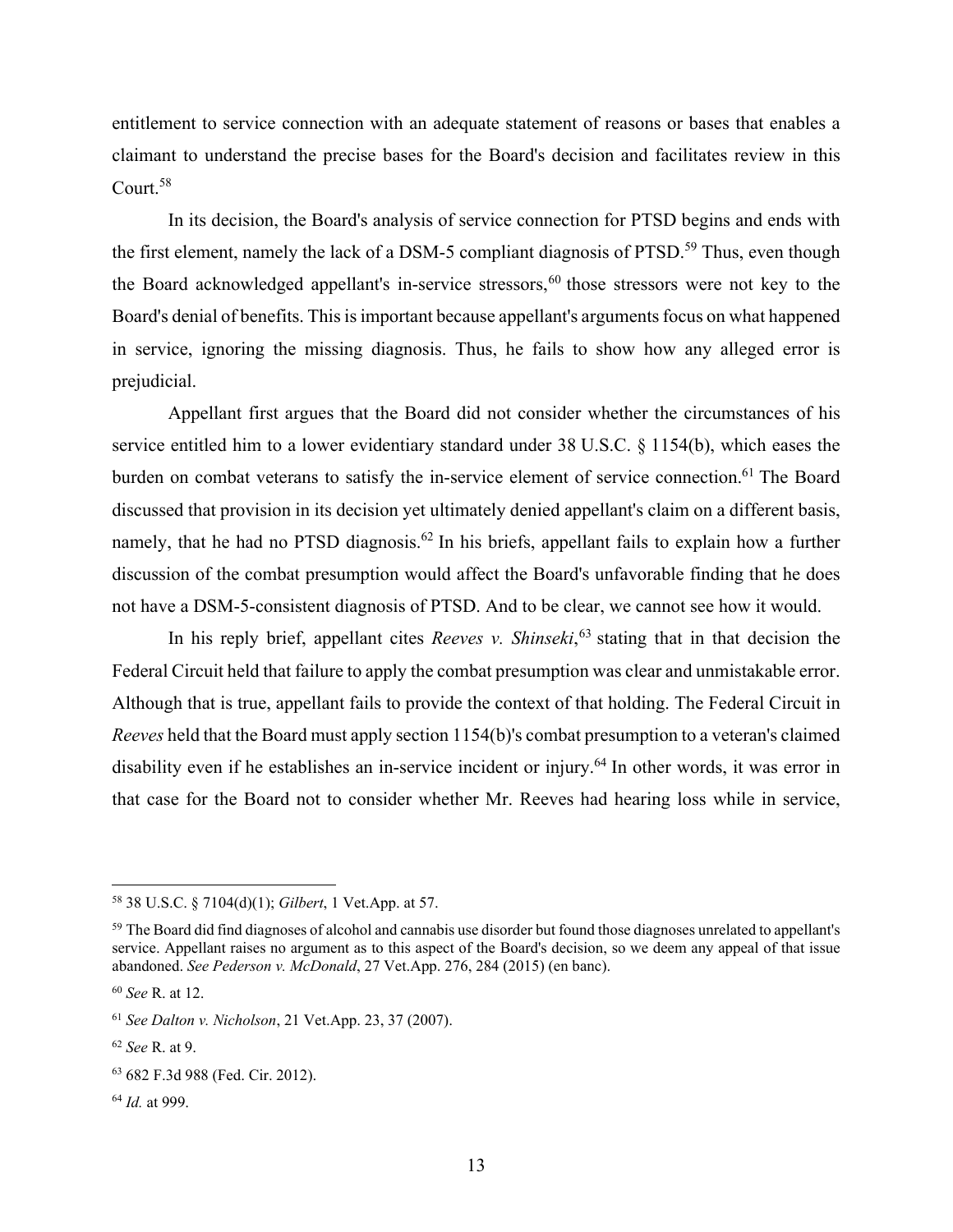despite the evidence that he had suffered from acoustic trauma in service.<sup>65</sup> Nothing like this scenario appears before us here. The Board did not need to reach the question whether appellant here had PTSD in service because it found that he does not have it currently. And regardless of whether he experienced psychiatric symptoms in service, the lack of a DSM-5 diagnosis now prevents entitlement to service connection because this Court has held that a valid DSM-5 diagnosis is required to compensate a psychiatric disability.<sup>66</sup> Thus, appellant has not met his burden of demonstrating prejudicial error in the Board's failure to discuss section 1154(b) more thoroughly (even assuming the Board's discussion was somehow inadequate).  $67$ 

 Appellant's next argument follows a similar trajectory. He contends that the Board did not properly apply 38 C.F.R. § 3.304(f)(3), a regulatory provision providing a relaxed evidentiary standard for those veterans who claim an in-service stressor involving a fear of hostile military or terrorist activity. Again, this relaxed evidentiary standard is premised on a DSM-5 diagnosis of PTSD, <sup>68</sup> which appellant does not have. With respect to his claimed in-service stressor, the October 2015 VA examiner considered appellant's report of retrieving downed pilots off the coast of Vietnam,69 finding that the stressor related to his fear of hostile military or terrorist activity and sufficient to support a PTSD diagnosis.<sup>70</sup> Despite this stressor, however, the examiner did not diagnose PTSD under the DSM-5. The Board considered the examiner's findings and relied on them to deny service connection. Once again, appellant does not meet his burden of demonstrating prejudicial error in the Board's analysis.<sup>71</sup>

 Appellant cites two Federal Circuit decisions to argue the existence of a different test for establishing service connection for PTSD claimed as resulting from a fear of hostile military or terrorist activity.<sup>72</sup> However, in both decisions, the court acknowledges that the regulation requires

<sup>65</sup> *Id.*

<sup>66</sup> *Martinez-Bodon v. Wilkie*, 32 Vet.App. 393, 404 (2020).

<sup>67</sup> *Hilkert*, 12 Vet.App. at 151.

<sup>68</sup> *See* 38 C.F.R. § 3.304(f).

<sup>69</sup> R. at 144.

<sup>70</sup> R. at 148.

<sup>71</sup> *See Hilkert*, 12 Vet.App. at 151.

<sup>72</sup> *See* Appellant's Brief (Br.) at 10-11 (citing *Sanchez-Navarro v. McDonald*, 774 F.3d 1380 (Fed. Cir. 2014); *Nat'l Org. of Veterans' Advocates v. Sec'y of Veterans Affairs*, 669 F.3d 1340 (Fed. Cir. 2012)). These cases were decided when VA regulations referred to the DSM-IV; those regulations have since been updated to reflect the manual's current edition, DSM-5. *See* 38 C.F.R. § 4.125(a).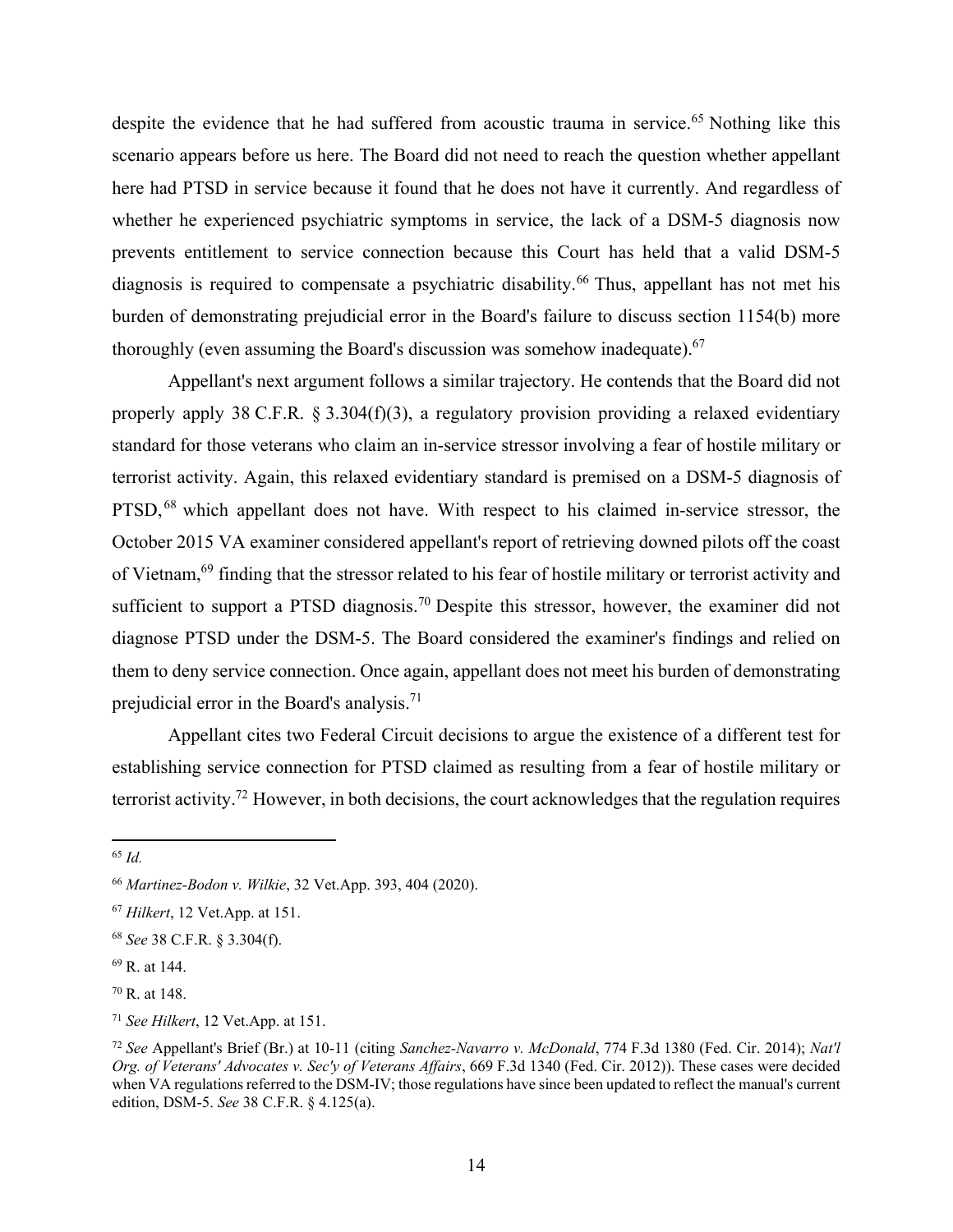a DSM diagnosis of PTSD to establish service connection even under the lower evidentiary standard of § 3.304(f)(3). We just do not see how the cited decisions illustrate error in the Board's decision, and appellant does not fill in the blanks. Thus, we reject this underdeveloped argument.<sup>73</sup>

### 2. Treatment of the July 2015 Private DBQ

 With respect to appellant's argument that the Board erroneously rejected the July 2015 private DBQ, he alleges that the Board "failed to explain the inaccurate factual premise" the private physician relied upon, "failed to explain why his opinion was not adequate," and "failed to explain how [the] opinion lacked supporting data which was not connected to his conclusions."<sup>74</sup> In its decision, the Board specifically noted that it assigned little probative weight to the July 2015 private physician's opinion because, based on the Board's assessment of the opinion, it "does not appear that the examiner reviewed [appellant's] service treatment or personnel records" and the opinion was "based solely on the reported history from [appellant]."75 The Board also noted that the examiner did not account for a "lack of psychiatric symptomatology reported less than three months earlier" or "the normal psychiatric examination at service discharge in 1971."76 The Board further found that the examiner did not discuss appellant's history of substance abuse. Thus, the Board concluded that because "the examiner appears to have based the opinion on [appellant's] inaccurate report of a 45 [year] history of psychiatric disability," the Board found the opinion of little probative value.<sup>77</sup>

 The Board clearly explained why it found the July 2015 DBQ entitled to little probative weight. The Board noted that because the DBQ was based on appellant's reports, did not account for normal psychiatric findings in the record, and did not discuss his history of substance abuse, the examiner's opinion was based on an inaccurate factual premise and lacked appropriate support for its conclusions. We see no clear error with the Board's findings as to the weight to be assigned to the July 2015 DBQ and its rejection of the PTSD diagnosis it contained, and appellant does not meet his burden of showing error in this regard.78 In short, the Board performed its function as

<sup>73</sup> *See Locklear v. Nicholson*, 20 Vet.App. 410, 416-17 (2006).

<sup>74</sup> Appellant's Br. at 13.

<sup>75</sup> R. at 11.

<sup>76</sup> *Id.*

<sup>77</sup> *Id.*

<sup>78</sup> *Hilkert*, 12 Vet.App. at 151.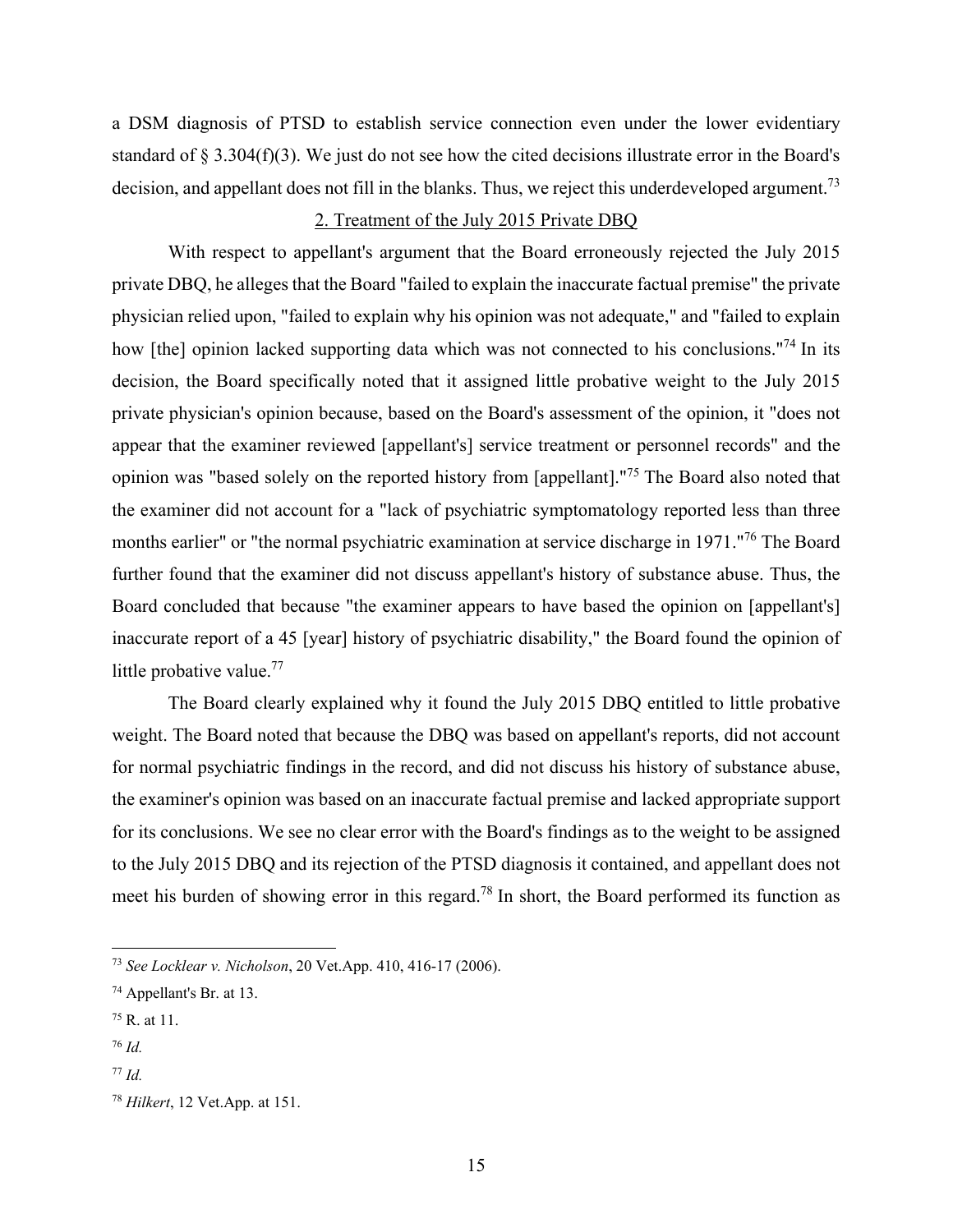factfinder to assess the evidence before it. We reject appellant's suggestion that we substitute our opinion for that of the Board.

### 3. Benefit of the Doubt Doctrine

As with appellant's other substantive arguments discussed above, his assertions regarding the benefit of the doubt doctrine under 38 U.S.C. § 5107(b) are unavailing. "When there is an approximate balance of positive and negative evidence regarding any issue material to the determination of a matter, the Secretary shall give the benefit of the doubt to the claimant."<sup>79</sup> However, when the Board determines that the preponderance of the evidence weighs against an appellant's claim, "it necessarily has determined that the evidence is not 'nearly equal' or 'too close to call,' and the benefit of the doubt rule therefore has no application."80

 Appellant argues that because the evidence of record consisted of one medical opinion that found a diagnosis of PTSD and one that found no such diagnosis, the evidence was in equipoise and he was entitled to the benefit of the doubt. Appellant's argument, however, overlooks that the Board assigned less probative weight to the PTSD diagnosis contained in the July 2015 DBQ. The Board found that the diagnosis was not based on appellant's full disability picture but instead on the examiner's reliance on appellant's reported history, which did not include his history of substance abuse or psychiatric findings revealing no abnormality. Thus, the evidence was not in approximate balance. The Board assigned more weight to one piece of evidence – the October 2015 VA examination report – than to the other piece of evidence – the July 2015 DBQ – consistent with its role as factfinder.<sup>81</sup> In other words, one does not assess the question under the benefit of the doubt doctrine merely by counting pieces of evidence. The doctrine considers the *quality* of the evidence, not merely the *quantity*. Because the Board found that the preponderance of the evidence weighed against appellant's claim, it was not required to apply the benefit of the doubt doctrine.

Appellant has not demonstrated error in the Board's determination in this regard. As discussed above, the Board's finding that the July 2015 DBQ was entitled to little probative weight

<sup>79 38</sup> U.S.C. § 5107(b); *see* 38 C.F.R. § 3.102 (2020).

<sup>80</sup> *Ortiz v. Principi*, 274 F.3d 1361, 1365 (Fed. Cir. 2001).

<sup>81</sup> *See Washington v. Nicholson*, 19 Vet.App. 362, 369 (2005); *Owens v. Brown*, 7 Vet.App. 429, 433 (1995) (holding that the Board is responsible for assessing the credibility and weight of evidence and that the Court may overturn the Board's decision only if it is clearly erroneous).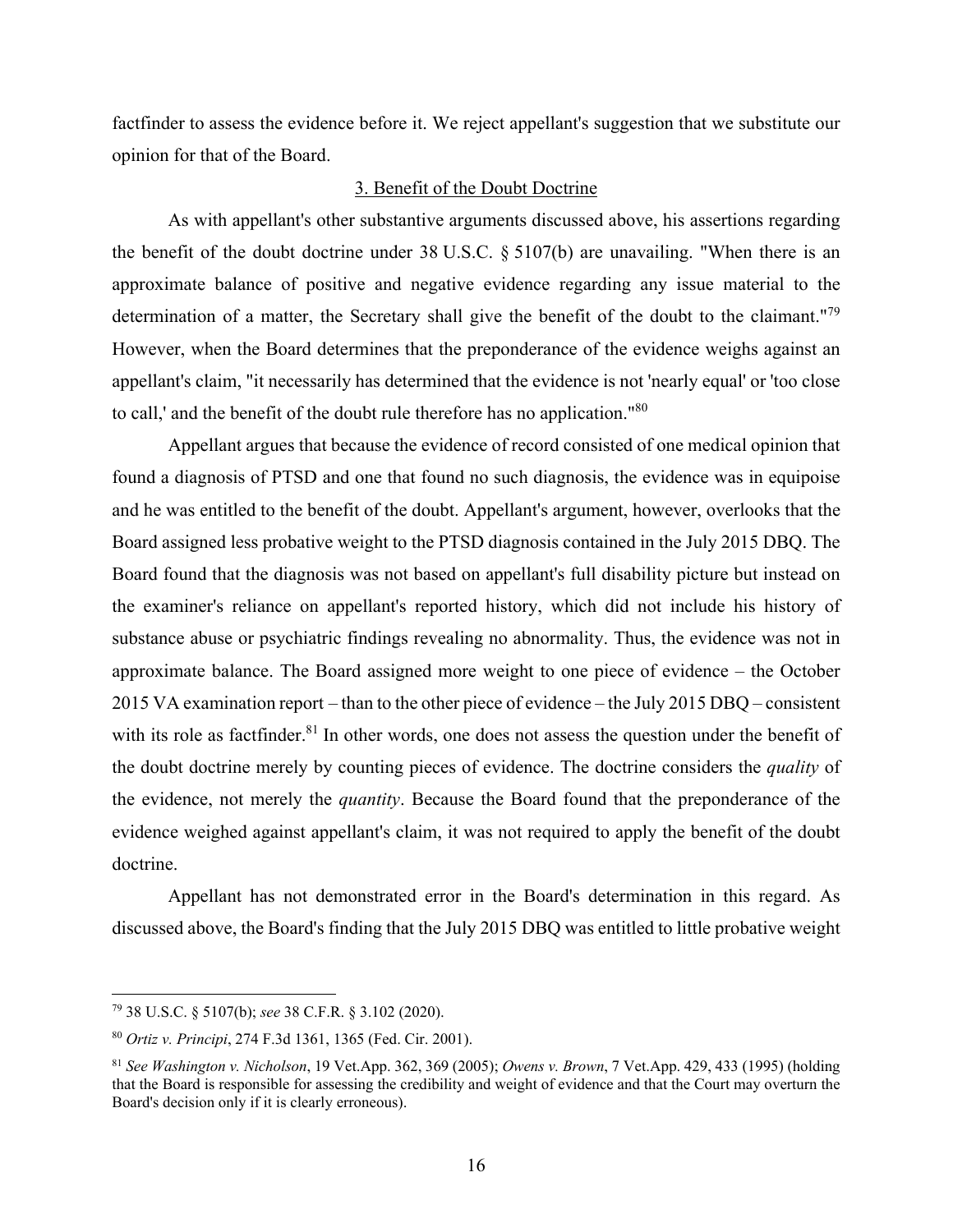was not clearly erroneous. To the extent that appellant disagrees with the weight assigned to the evidence of record, such an argument does not warrant remand because it is the Board's prerogative as factfinder to assess the evidence and determine the weight to assign to that evidence. $82$  Thus, the Court finds no error with the Board's finding that the evidence of record was not in approximate balance and that a preponderance of the evidence supported denial.

Appellant also argues that the Court has a statutory duty to "take due account of the Secretary's application of section 5107(b)" in reviewing the Board's decision.<sup>83</sup> He asserts that this language was added to the statute in 2002 and that the Court has not addressed what this language means. We certainly have the obligation to ensure the Board's compliance with the benefit of the doubt rule. And it may be that, in an appropriate case, we would need to address whether the addition of section 5107(b) in 2002 provides some special privilege to our consideration of the Board's application of the benefit of the doubt doctrine. We decline to address that issue here. No matter how interesting this question may be, we need not reach it in this appeal. Here, we are constrained by the Board's determinations as to the weight assigned to the evidence of record, determinations that are not clearly erroneous and that are adequately supported. Stated another way, no matter how "aggressive" the Court's role is in reviewing the Board's application of the benefit of the doubt doctrine might be, it would not change the fact that the Board's finding that the preponderance of evidence in this case weighed against the claim was not clearly wrong.

## *C. Summary*

 In sum, appellant's administrative appeal concerning PTSD is one subject to adjudication under the legacy system. The appeal is not subject to the AMA, including the notice requirements of section 5104. Therefore, there was no need for the Board to comply with those provisions with respect to its adjudication of appellant's administrative appeal. Additionally, appellant's arguments concerning the merits of the Board's decision on appeal are unpersuasive. He has failed to show prejudicial error with respect to the Board's findings that he does not have a DSM-5 diagnosis of PTSD and that the VA examination of record was entitled to more probative weight than a DBQ from appellant's private doctor. Appellant also failed to relate his arguments about his in-service

<sup>82</sup> *See Madden v. Gober*, 125 F.3d 1477, 1481 (Fed. Cir. 1997); *Owens v. Brown*, 7 Vet.App. 429, 433 (1995).  $83$  38 U.S.C. § 7261(b)(1).